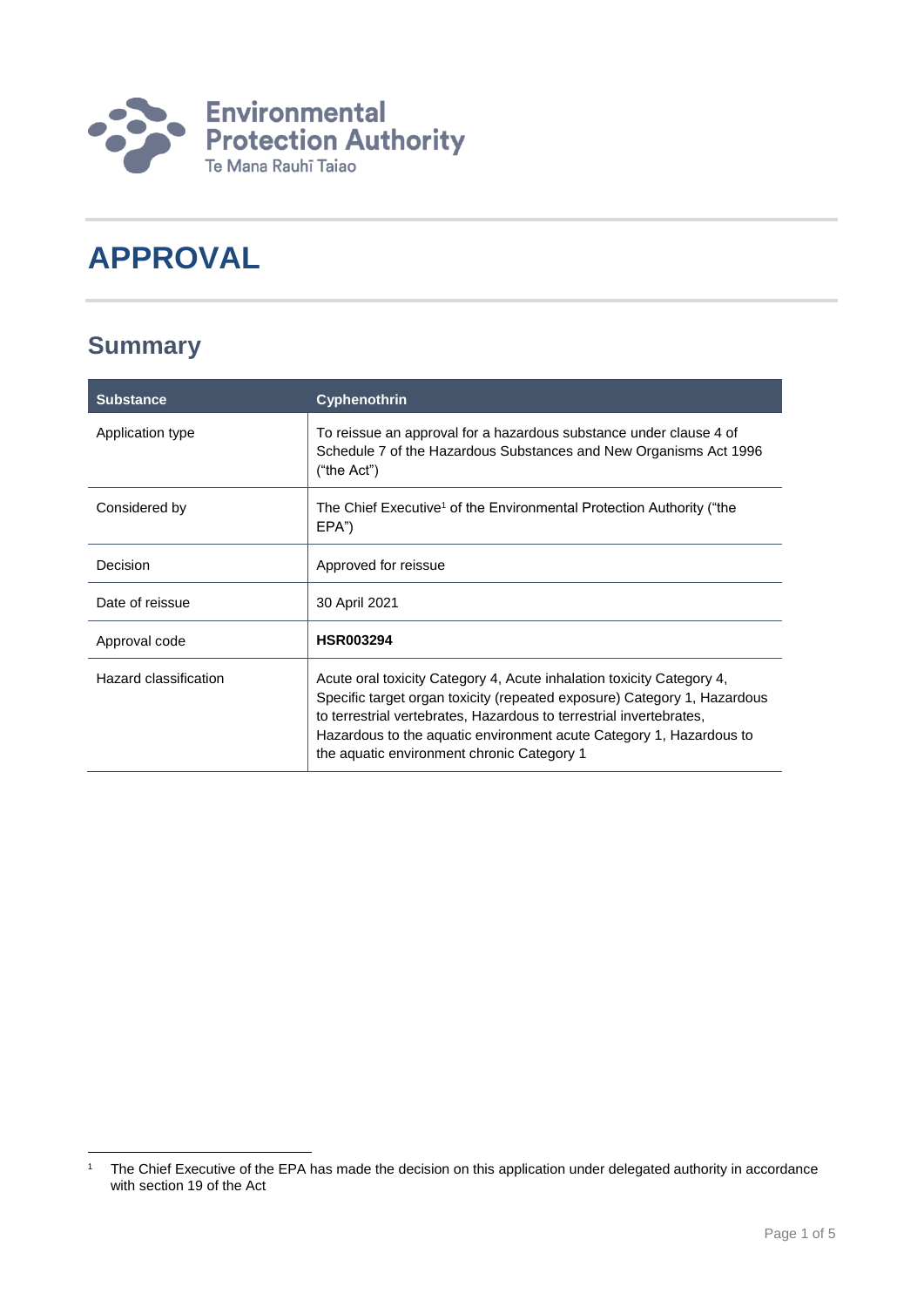### **Decision**

- 1.1. Pursuant to clause 4 of Schedule 7 of the Act, I have considered this approval to reissue.
- 1.2. I have considered the matters raised in sections 4 to 8 of the Act but, given the nature of the reissue is administrative, there are no further considerations required in order to achieve the purpose of the Act.
- 1.3. I consider it appropriate to reissue approval HSR003294 with the controls set out in the Appendix in accordance with clause 4 of Schedule 7 of the Act. Therefore the reissued approval is now made under section 29 of the Act, in accordance with clause 4(5) of Schedule 7, and Schedule 7 no longer applies to the reissued approval. Given the hazard classification system comes into effect from 30 April 2021, this decision will have effect from that date.
- 1.4. The transitional provisions of the Labelling Notice, Safety Data Sheets Notice and Packaging Notice apply to this reissued approval for the transitional period which begins on the date of reissue and ends on 30 April 2025.

Allearn Al

*Signed by:* **Date: 16 April 2021**

Dr Allan L Freeth **Chief Executive, EPA**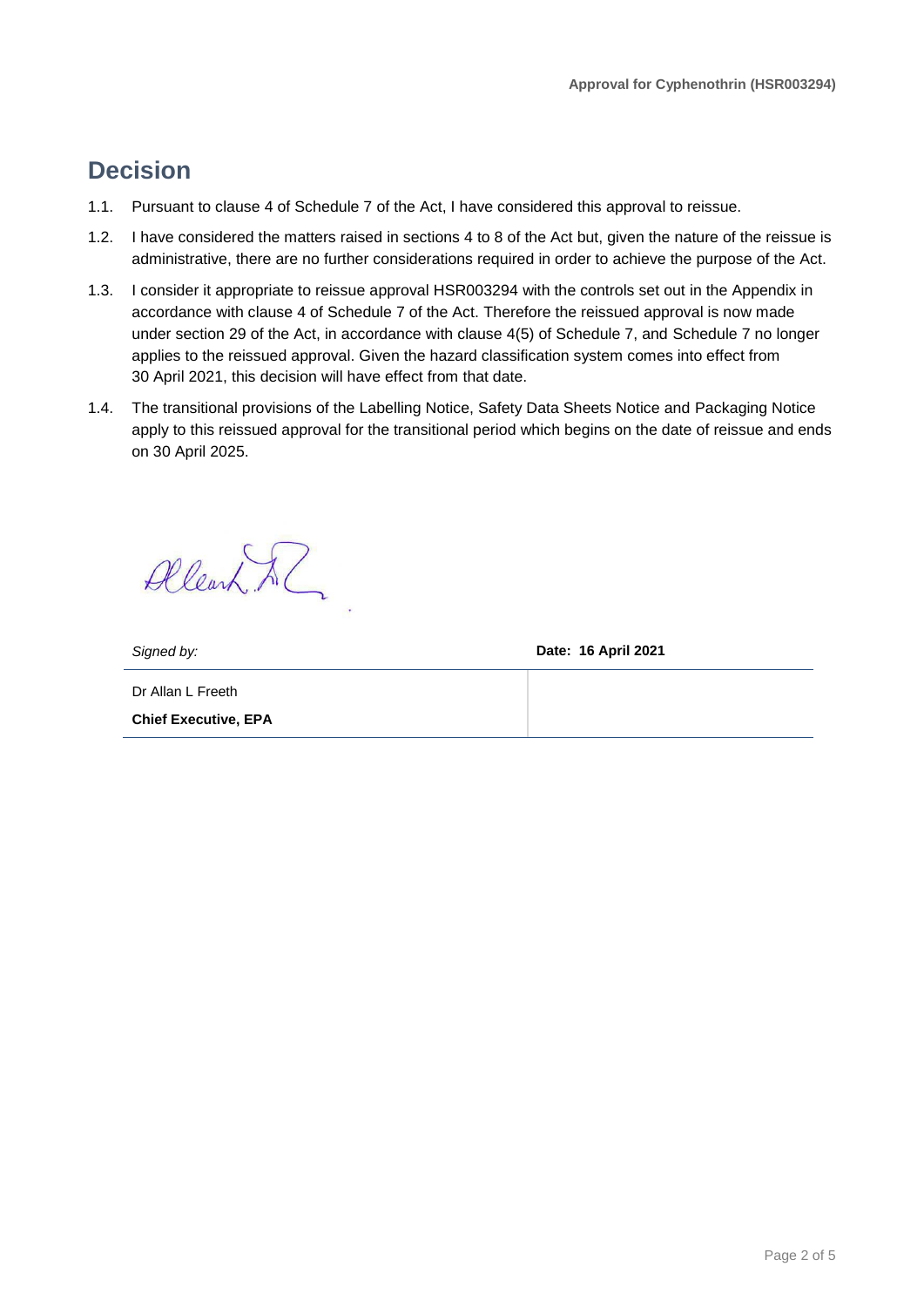## **Appendix: Controls applying to HSR003294**

#### **Hazardous substances and new organisms (HSNO) default controls**

| <b>Control</b><br>code | <b>EPA Notice</b>                                         | <b>Notice / Part description</b>                                                               |
|------------------------|-----------------------------------------------------------|------------------------------------------------------------------------------------------------|
| LAB                    | Labelling Notice 2017                                     | Requirements for labelling of hazardous substances                                             |
| <b>PKG</b>             | Packaging Notice 2017                                     | Requirements for packaging of hazardous substances                                             |
| <b>SDS</b>             | Safety Data Sheets Notice 2017                            | Requirements for safety data sheets for hazardous<br>substances                                |
| <b>DIS</b>             | Disposal Notice 2017                                      | Requirements for disposing hazardous substances                                                |
| HPC <sub>1</sub>       | Hazardous Property Controls Notice<br>2017 Part 1         | <b>Preliminary provisions</b>                                                                  |
| HPC3                   | Hazardous Property Controls Notice<br>2017 Part 3         | Requirements for hazardous substances in a place<br>other than a workplace                     |
| HPC4A                  | <b>Hazardous Property Controls Notice</b><br>2017 Part 4A | Substances that are hazardous to the environment: Site<br>and storage controls                 |
| HPC4B                  | Hazardous Property Controls Notice<br>2017 Part 4B        | Use of substances that are hazardous to the<br>environment                                     |
| HPC4C                  | <b>Hazardous Property Controls Notice</b><br>2017 Part 4C | Qualifications required for application of substances<br>that are hazardous to the environment |

### **HSNO additional controls and modifications to controls**

| <b>Control</b><br><b>Description</b>                                                                                                                 | Varied /<br><b>Additional</b><br><b>Control</b> | <b>Control</b> |                                                                                                                                                                                                                                                                                                                                                                                                                                                                                                                                                                                                                                                                                     |
|------------------------------------------------------------------------------------------------------------------------------------------------------|-------------------------------------------------|----------------|-------------------------------------------------------------------------------------------------------------------------------------------------------------------------------------------------------------------------------------------------------------------------------------------------------------------------------------------------------------------------------------------------------------------------------------------------------------------------------------------------------------------------------------------------------------------------------------------------------------------------------------------------------------------------------------|
| Active<br>ingredient<br>notification -<br>requirements<br>for<br>notification of<br>pesticide and<br>veterinary<br>medicine<br>active<br>ingredients | Additional<br>control                           | (1)<br>(2)     | Any person who-<br>manufactures or imports into New Zealand this hazardous<br>(a)<br>substance, which that person has not previously manufactured or<br>imported on or before 1 July 2006; or<br>had previously manufactured or imported this hazardous<br>(b)<br>substance on or before 1 July 2006, but that person has since modified<br>the manufacturing process or changed the source of manufacture for<br>that hazardous substance,<br>must provide to the Authority in writing the information required by<br>subclauses $(3)$ and $(4)$ .<br>The information required by subclause (1) must be provided—<br>in the case of a substance that is manufactured in New<br>(a) |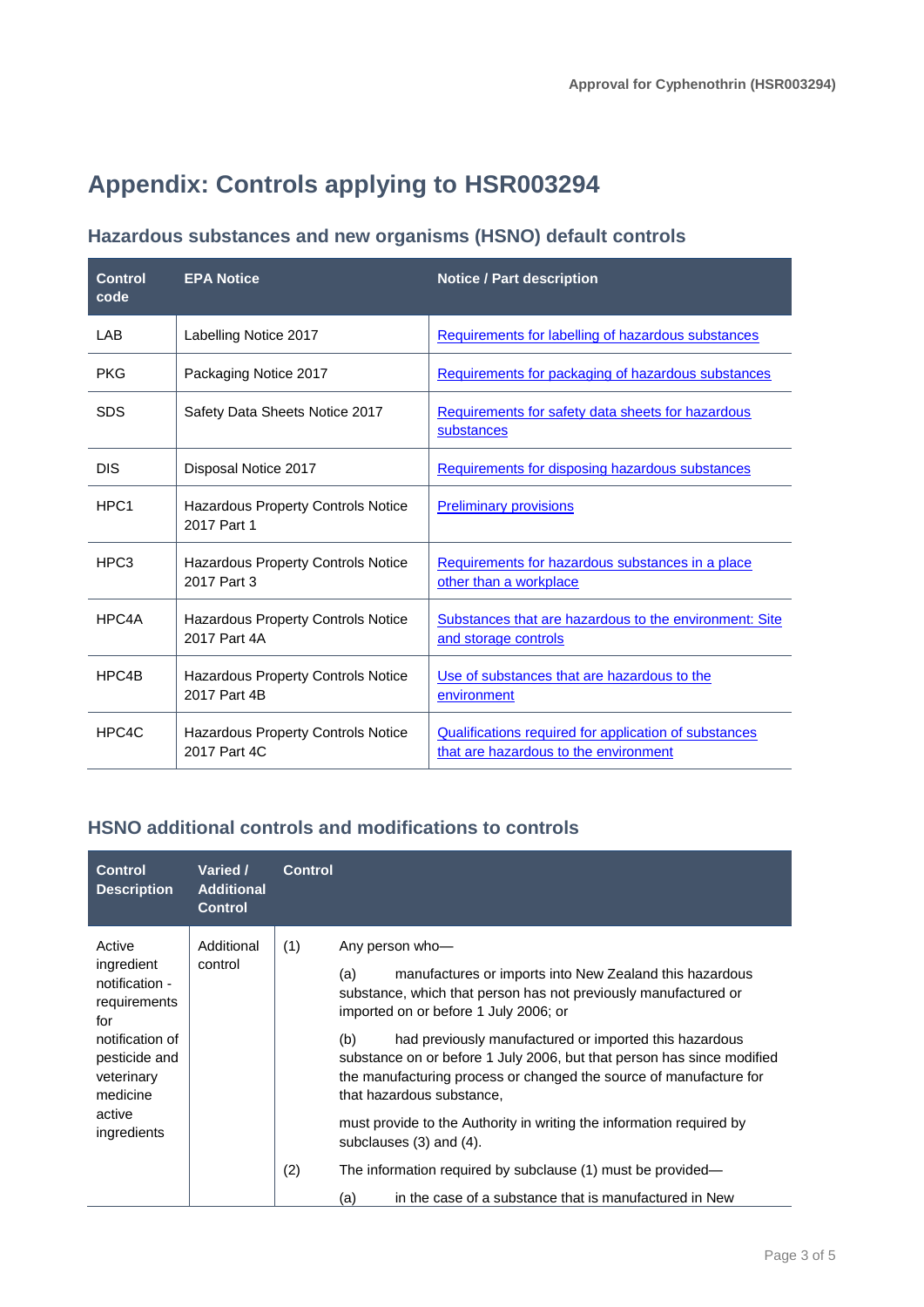| <b>Control</b><br><b>Description</b> | Varied /<br><b>Additional</b><br><b>Control</b> | <b>Control</b>  |                   |                                                                                                                                                                                                                                                                                                                                                                               |
|--------------------------------------|-------------------------------------------------|-----------------|-------------------|-------------------------------------------------------------------------------------------------------------------------------------------------------------------------------------------------------------------------------------------------------------------------------------------------------------------------------------------------------------------------------|
|                                      |                                                 |                 |                   | Zealand prior to that substance being sold to another person or used in<br>accordance with clause 1 of Schedule 3; or                                                                                                                                                                                                                                                         |
|                                      |                                                 |                 | (b)               | in the case of a substance that is imported into New Zealand,<br>prior to that substance being imported; and                                                                                                                                                                                                                                                                  |
|                                      |                                                 |                 | (c)               | in the case of a substance to which subclause $(1)(b)$ applies—                                                                                                                                                                                                                                                                                                               |
|                                      |                                                 |                 |                   | (i)<br>each and every time the manufacturing process or<br>source of manufacture is changed; and                                                                                                                                                                                                                                                                              |
|                                      |                                                 |                 |                   | (ii)<br>include equivalent information for the substance that<br>was produced by the manufacturing process before it was<br>modified, or supplied by the previous source of manufacture, if<br>such information has not previously been provided to the<br>Authority.                                                                                                         |
|                                      |                                                 | (3)             |                   | The information to be provided is-                                                                                                                                                                                                                                                                                                                                            |
|                                      |                                                 |                 | (a)               | the name and address of the manufacturer of the substance;                                                                                                                                                                                                                                                                                                                    |
|                                      |                                                 |                 | (b)               | the specification of the substance including either-                                                                                                                                                                                                                                                                                                                          |
|                                      |                                                 |                 |                   | the full name, including relevant citation, of the<br>(i)<br>national and/or international standard(s) set by an international<br>scientific or regulatory body recognised by the Authority with<br>which the substance complies, and evidence to support this; or                                                                                                            |
|                                      |                                                 |                 |                   | the manufacturer's specifications including purity of<br>(ii)<br>the hazardous substance, isomeric ratio where applicable,<br>maximum impurity content and evidence to support these,<br>including details of analytical methods used. Where the<br>substance is produced at more than one manufacturing site,<br>this information must be provided for each site separately; |
|                                      |                                                 |                 | (c)               | the identity of any impurity, its origin, and the nature of its<br>relationship to the active component-                                                                                                                                                                                                                                                                      |
|                                      |                                                 |                 |                   | in the case of this substance, when the impurity is<br>(i)<br>present at a concentration of 10 g/kg or more;                                                                                                                                                                                                                                                                  |
|                                      |                                                 |                 | (d)<br>component- | the identity of any impurity that is known to be of toxicological<br>concern, its origin, and the nature of its relationship to the active                                                                                                                                                                                                                                    |
|                                      |                                                 |                 |                   | in the case of this substance, when the impurity is<br>(i)<br>present at a concentration of less than 10 g/kg.                                                                                                                                                                                                                                                                |
|                                      |                                                 | (4)<br>include- |                   | Information on an impurity that is required under subclause (3) must                                                                                                                                                                                                                                                                                                          |
|                                      |                                                 |                 | (a)               | its chemical name;                                                                                                                                                                                                                                                                                                                                                            |
|                                      |                                                 |                 | (b)<br>and        | its Chemical Abstract Service Registry number (if available);                                                                                                                                                                                                                                                                                                                 |
|                                      |                                                 |                 | (c)               | its maximum concentration in the substance.                                                                                                                                                                                                                                                                                                                                   |